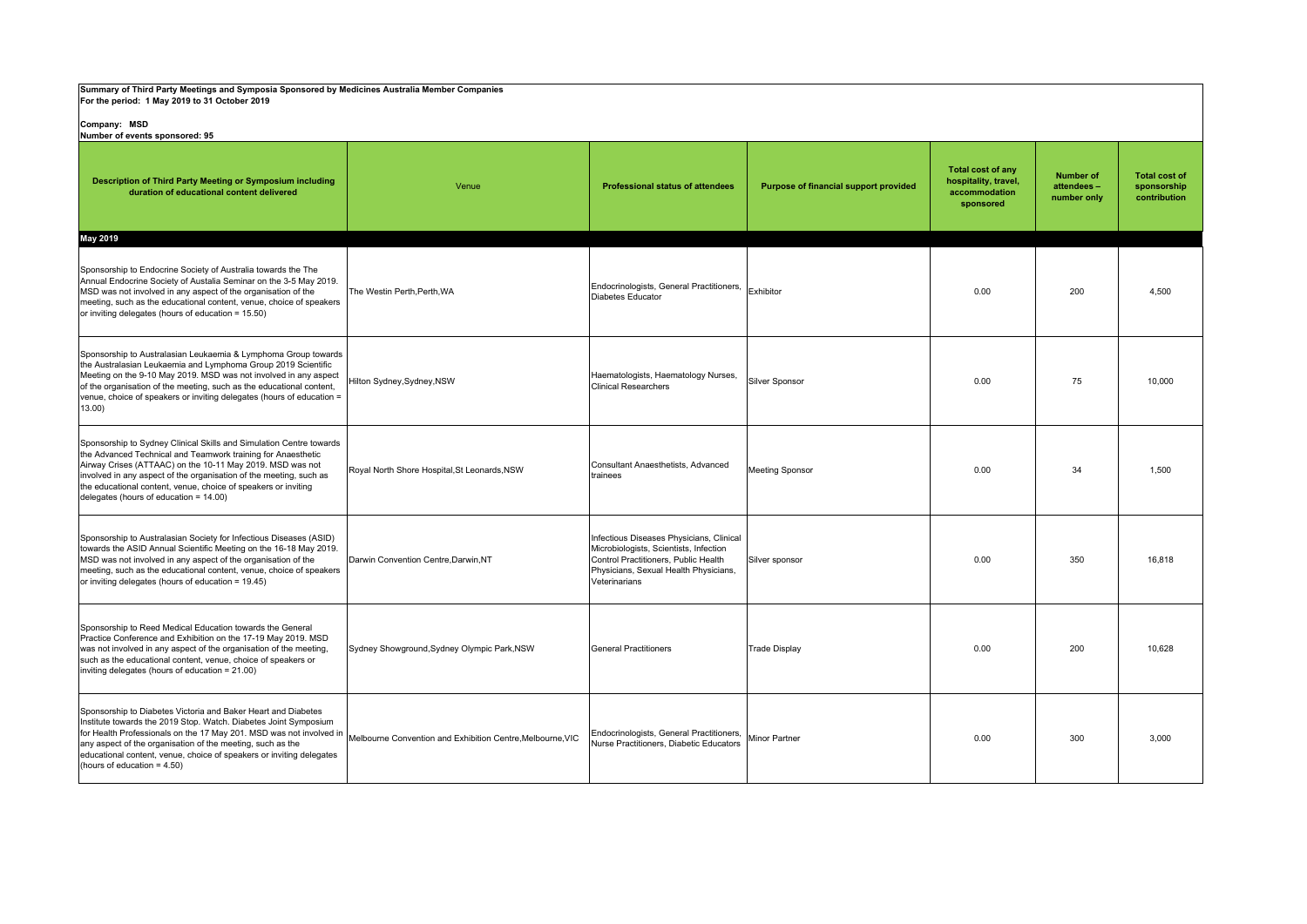| Sponsorship to Lung Foundation Australia towards the ALTG 2019<br>Meetings and Workshops on the 17 May - 30 November 2019.<br>ALTG Preceptorship in Lung Cancer on the 18-19 Oct 2019<br>ALTG Annual Symposium/Annual Scientific Meeting on the 17-18<br><b>July 2019</b><br>ALTG Concept Development Workshops on the 17 May 2019 and<br>Nov 2019<br>ALTG Consumer Workshop on the 17 July 2019<br>MSD was not involved in any aspect of the organisation of the<br>meeting, such as the educational content, venue, choice of speakers | Sheraton on the Park, Melbourne, VIC<br>Swisshotel Sydney, NSW  | Medical Oncologists, Advanced<br>trainees, Nurses, Pharmacists,<br>Consumers, Radiologists | Preceptorship in Lung Cancer, Annual<br>Symposium/Annual Scientific Meeting,<br>Concept Development Workshop, Consumer<br>Workshop. Cost breakdown unknown | 0.00 | 304 | 80.000 |
|------------------------------------------------------------------------------------------------------------------------------------------------------------------------------------------------------------------------------------------------------------------------------------------------------------------------------------------------------------------------------------------------------------------------------------------------------------------------------------------------------------------------------------------|-----------------------------------------------------------------|--------------------------------------------------------------------------------------------|------------------------------------------------------------------------------------------------------------------------------------------------------------|------|-----|--------|
| Sponsorship to The Liver Foundation of Western Australia towards<br>the 10th Annual West Coast Liver Meeting on the 17-18 May 2019.<br>MSD was not involved in any aspect of the organisation of the<br>meeting, such as the educational content, venue, choice of speakers<br>or inviting delegates (hours of education = 9.00)                                                                                                                                                                                                         | Caves House, Yallingup, WA                                      | Hepatologists, Gastroenterologists,<br>Nurses, General Practitioners                       | <b>Bronze Sponsor</b>                                                                                                                                      | 0.00 | 100 | 5.000  |
| Shellharbour Private Hospital towards the Beyond the Diagnosis:<br>Cancer Treatment on the 18 May 2019. MSD was not involved in any<br>aspect of the organisation of the meeting, such as the educational<br>content, venue, choice of speakers or inviting delegates (hours of<br>education = $6.45$ )                                                                                                                                                                                                                                  | Sage Hotel Wollongong, Wollongong, NSW                          | General Practitioners, Medical<br>Oncologists, Surgeons                                    | <b>Silver Sponsor</b>                                                                                                                                      | 0.00 | 80  | 3,000  |
| Sponsorship to Baker Heart and Diabetes Institute towards the Baker<br>IDI Lunchtime Meeting on the 20 May 2019. MSD was not involved in<br>any aspect of the organisation of the meeting, such as the<br>educational content, venue, choice of speakers or inviting delegates<br>(hours of education = 1.00)                                                                                                                                                                                                                            | Alfred Medical Research and Education<br>Precinct.Melbourne.VIC | Endocrinologists                                                                           | Catering                                                                                                                                                   | 450  | 30  | 450    |
| Sponsorship to Wesley Hospital - Uniting Care Medical Imaging<br>towards the Wesley Lung MDT - Review the prognosis and<br>management of patient cases with lung cancer on the 23 May 2019.<br>MSD was not involved in any aspect of the organisation of the<br>meeting, such as the educational content, venue, choice of speakers<br>or inviting delegates (hours of education = 1.00)                                                                                                                                                 | Wesley Hospital, Auchenflower, QLD                              | Medical Oncologists, Radiation<br>Oncologists, Surgeons, Nurses                            | <b>Meeting Sponsor</b>                                                                                                                                     | 0.00 | 20  | 225    |
| The Council of the Queensland Institute of Medical Research<br>towards the Brisbane Immunotherapy 2019 on the 23-25 May 2019.<br>MSD was not involved in any aspect of the organisation of the<br>meeting, such as the educational content, venue, choice of speakers<br>or inviting delegates (hours of education = 6.45)                                                                                                                                                                                                               | Brisbane Convention and Exhibition Centre, South Bank, QLD      | Researchers, Scientists, Medical<br>Oncologists                                            | Silver Sponsor                                                                                                                                             | 0.00 | 200 | 4.500  |
| Sponsorship to Royal College of Pathologists of Australasia towards<br>the Bug School Mycology Workshop on the 25 May 2019. MSD was<br>not involved in any aspect of the organisation of the meeting, such<br>as the educational content, venue, choice of speakers or inviting<br>delegates (hours of education = $5.50$ )                                                                                                                                                                                                              | Austin Health - Austin Campus, Heidelberg, VIC                  | Microbiologists, Scientists, Registrars                                                    | Catering, Venue Hire and Speaker flights &<br>Accommodation. Cost breakdown unknown                                                                        | 0.00 | 15  | 5.434  |
| Sponsorship to Austalian and New Zealand College of Anaesthetists<br>(ANZCA) SA towards the ANZCA/ASA Anaesthesia Continuing<br>Education on the 29 May 2019. MSD was not involved in any aspect<br>of the organisation of the meeting, such as the educational content,<br>venue, choice of speakers or inviting delegates (hours of education =<br>2.00)                                                                                                                                                                               | The Lion Hotel, North Adelaide, SA                              | Anaesthetists                                                                              | <b>Trade Display</b>                                                                                                                                       | 0.00 | 40  | 700    |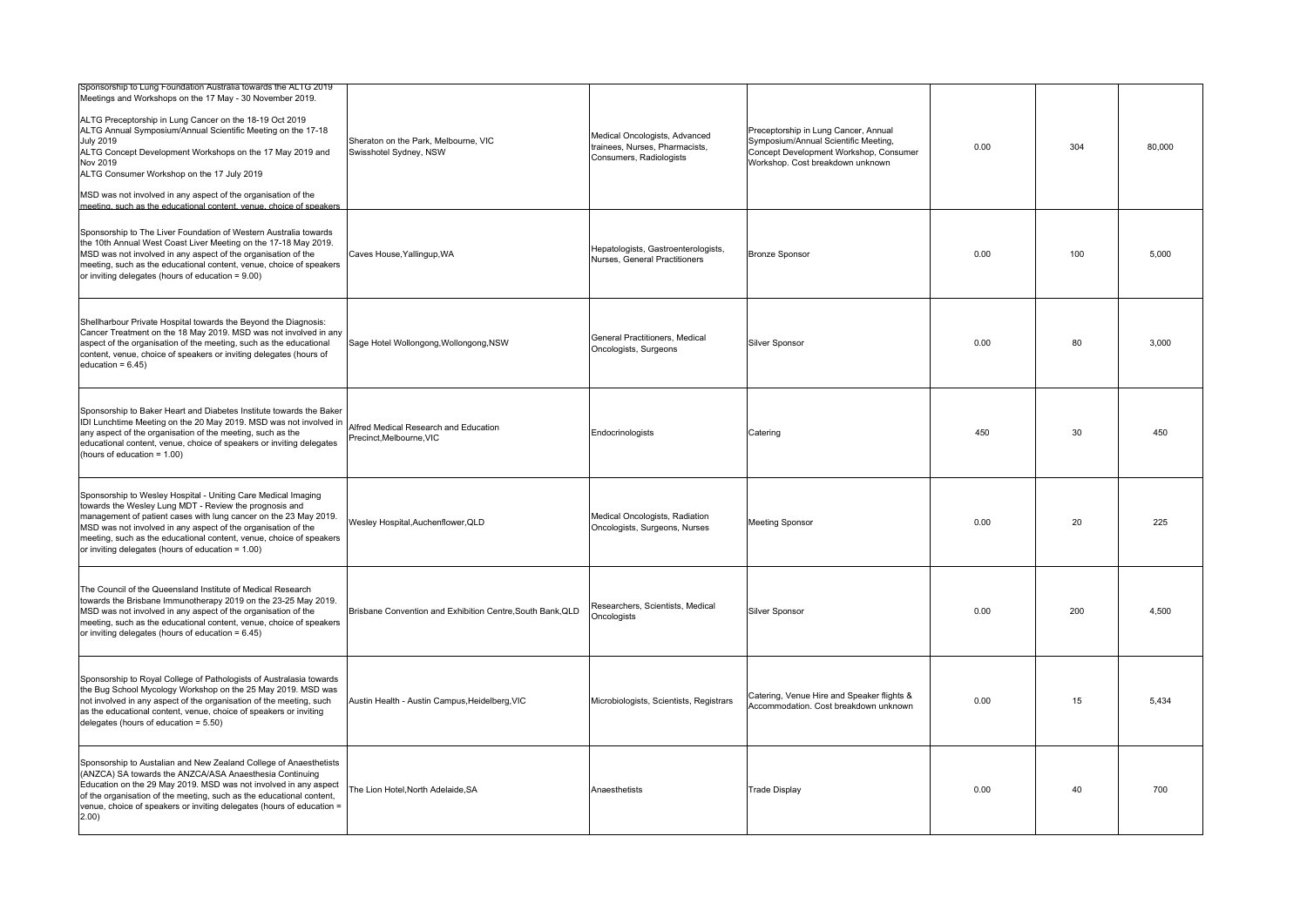| Sponsorship to Australasian Division of the International Academy of<br>Pathology (IPA) towards the 43rd Annual Scientific Meeting of the<br>Australasian Division of the International Academy of Pathology on<br>the 31 May - 2 June 2019. MSD was not involved in any aspect of<br>the organisation of the meeting, such as the educational content,<br>venue, choice of speakers or inviting delegates (hours of education =<br>22.00) | International Convention Centre Sydney, Sydney, NSW        | Anatomical Pathologists                                         | Silver Exhibitor \$9K<br>Independent Lunch Symposium \$10K | 0.00 | 500 | 19,000 |
|--------------------------------------------------------------------------------------------------------------------------------------------------------------------------------------------------------------------------------------------------------------------------------------------------------------------------------------------------------------------------------------------------------------------------------------------|------------------------------------------------------------|-----------------------------------------------------------------|------------------------------------------------------------|------|-----|--------|
| <b>Jun 2019</b><br>Sponsorship to Royal Hobart Hospital towards the Trauma Tasmania<br>The Next Big Thing on the 1 June 2019. MSD was not involved in<br>any aspect of the organisation of the meeting, such as the<br>educational content, venue, choice of speakers or inviting delegates<br>(hours of education = 8.00)                                                                                                                 | University of Tasmania, Hobart, TAS                        | Anaesthetists                                                   | <b>Trade Display</b>                                       | 0.00 | 150 | 1.182  |
| Sponsorship to ANZCA SA towards the Northern Territory<br>Anaesthesia Continuing Education Conference on the 1 June 2019.<br>MSD was not involved in any aspect of the organisation of the<br>meeting, such as the educational content, venue, choice of speakers<br>or inviting delegates (hours of education = 4.50)                                                                                                                     | Darwin Convention Centre, Darwin, NT                       | Anaesthetists                                                   | <b>Trade Display</b>                                       | 0.00 | 30  | 1.000  |
| Sponsorship to HNECC Ltd - Hunter New England & Central Coast<br>PHN towards the Diabetes Alliance 2019 - GP Master Class on the 6<br>June 2019. MSD was not involved in any aspect of the organisation<br>of the meeting, such as the educational content, venue, choice of<br>speakers or inviting delegates (hours of education = 3.00)                                                                                                 | Crowne Plaza, Lovedale, NSW                                | General Practitioners, Diabetes<br>Educators, Registered Nurses | Catering and Venue Hire. Cost breakdown<br>unknown         | 1818 | 50  | 1.818  |
| Sponsorship to Holdsworth House Medical Practice towards the<br>HIV/Hep C/ Sexual Health General Practitioners Mentoring Program<br>on the 14-15 June 2019. MSD was not involved in any aspect of the<br>organisation of the meeting, such as the educational content, venue,<br>choice of speakers or inviting delegates (hours of education = 6.00)                                                                                      | ANU Commons Function Centre, Canberra, ACT                 | <b>General Practitioners</b>                                    | <b>Meeting Sponsor</b>                                     | 0.00 | 125 | 10,000 |
| Sponsorship to ANZCA NSW Branch towards the NSW Anaesthesia<br>Continuing Education meeting on the 15 June 2019. MSD was not<br>involved in any aspect of the organisation of the meeting, such as<br>the educational content, venue, choice of speakers or inviting<br>delegates (hours of education $= 6.00$ )                                                                                                                           | Hilton Sydney, Sydney, NSW                                 | Anaesthetists                                                   | Single Exhibition Booth                                    | 0.00 | 240 | 2.000  |
| Sponsorship to Austalian and New Zealand College of Anaesthetists<br>(ANZCA) WA towards the WA Country Conference - Perioperative<br>Pearls. MSD was not involved in any aspect of the organisation of<br>the meeting, such as the educational content, venue, choice of<br>speakers or inviting delegates (hours of education = 16.00)                                                                                                    | Cable Beach Club, Broome, WA                               | Anaesthetists                                                   | Minor Sponsor                                              | 0.00 | 80  | 2,220  |
| Sponsorship to Cancer Nurses Society of Australia (CNSA) towards<br>the CNSA 22nd Annual Congress on the 20-22 June 2019. MSD was<br>not involved in any aspect of the organisation of the meeting, such<br>as the educational content, venue, choice of speakers or inviting<br>delegates (hours of education = 21.00)                                                                                                                    | Melbourne Convention and Exhibition Centre, Melbourne, VIC | <b>Cancer Nurses</b>                                            | Major Congress Partner                                     | 0.00 | 700 | 25.000 |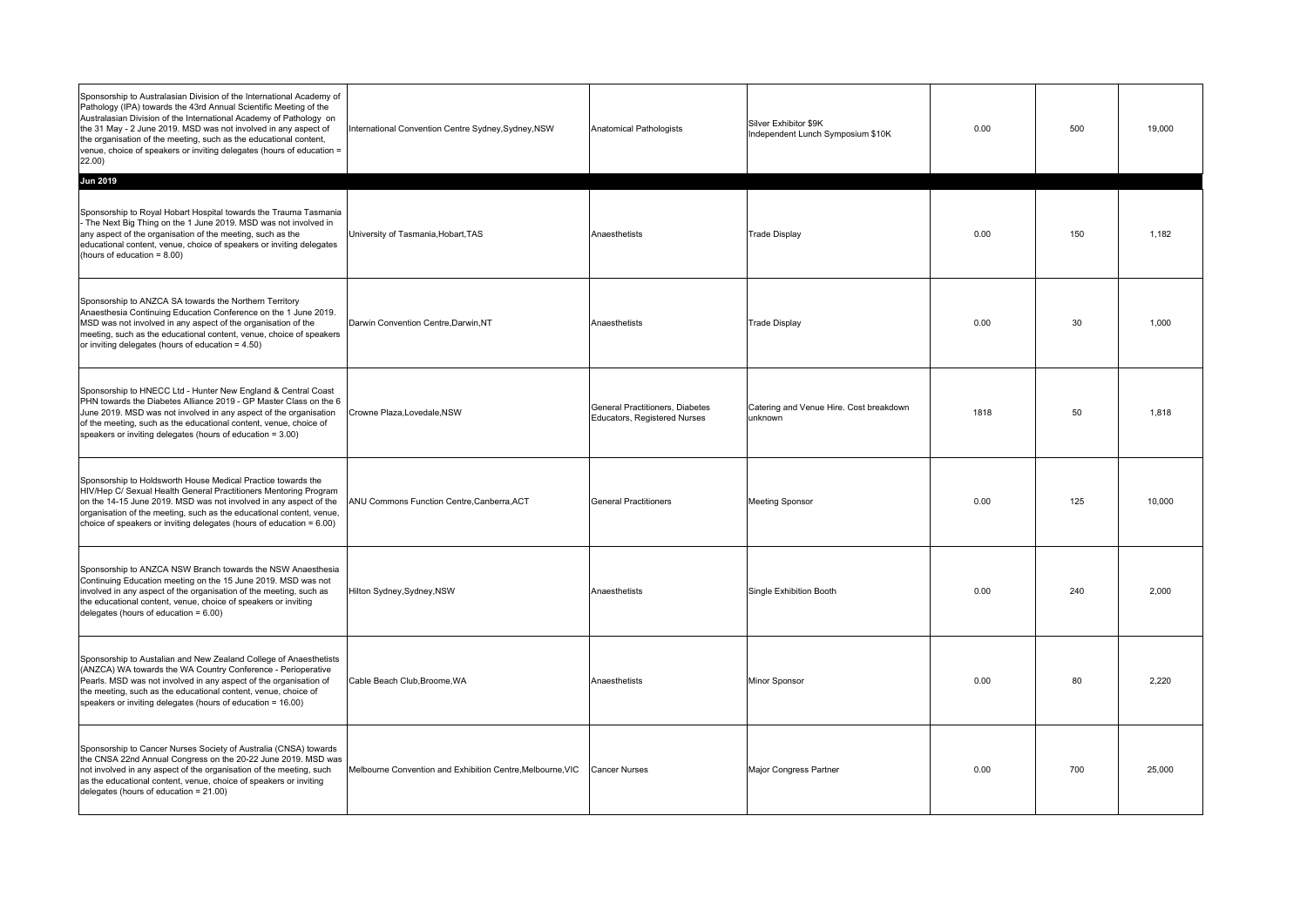| Sponsorship to Genesis Cancer Care towards the Modern<br>Management of Lung Cancer and Update on the Radiation Oncology<br>Skin Cancer Registry on the 25 June 2019. MSD was not involved in<br>any aspect of the organisation of the meeting, such as the<br>educational content, venue, choice of speakers or inviting delegates<br>(hours of education = 2.50)                                                                                                                                              | Quality Hotel Lighthouse, Bunbury, WA                                                                                | General Practitioners, Regional<br>Physicians                 | Catering and Venue Hire. Cost breakdown<br>unknown | 455  | 50  | 455    |
|----------------------------------------------------------------------------------------------------------------------------------------------------------------------------------------------------------------------------------------------------------------------------------------------------------------------------------------------------------------------------------------------------------------------------------------------------------------------------------------------------------------|----------------------------------------------------------------------------------------------------------------------|---------------------------------------------------------------|----------------------------------------------------|------|-----|--------|
| Sponsorship to Australian Rheumatology Association (VIC) towards<br>the Professional Education Program 2019 on the 27 June to 11<br>September 2019.<br>27 June 2019 - Post-EULAR ARA-Vic<br>14 August 2019 - Annual Scientific Meeting<br>11 September 2019 - Monthly Clinical Meeting<br>MSD was not involved in any aspect of the organisation of the<br>meeting, such as the educational content, venue, choice of speakers<br>or inviting delegates (hours of education = 5.50)                            | The Gables, East Malvern, VIC<br>Fenix Conference Centre, Richmond, VIC<br>RACP Melbourne, VIC                       | Rheumatologists                                               | Platinum Sponsor                                   | 0.00 | 100 | 8.017  |
| <b>Jul 2019</b><br>Sponsorship to Hunter Postgraduate Medical Institute towards the<br>HPMI GP Educational Cluster Group Meetings on the 4 July - 14<br>November 2019.<br>4 July 2019 - Exercise and its Impact During Cancer Treatment<br>15 August 2019 - HIV/AIDS update<br>14 November 2019- Multiple Myeloma<br>MSD was not involved in any aspect of the organisation of the<br>meeting, such as the educational content, venue, choice of speakers<br>or inviting delegates (hours of education = 3.00) | Merewether The Junction General Practice, The Junction, NSW<br>Raymond Terrace Family Practice, Raymond Terrace, NSW | General Practitioners, Practice Nurses,<br>Diabetes Educators | <b>Silver Sponsor</b>                              | 0.00 | 60  | 1.000  |
| Sponsorship to Lung Foundation Australia towards the Lung Cancer<br>GP Evening Meeting and Lung Cancer Nursing and Allied Health<br>Workshop on the 4-5 July 2019. MSD was not involved in any aspect<br>of the organisation of the meeting, such as the educational content,<br>venue, choice of speakers or inviting delegates (hours of education =<br>(00.8)                                                                                                                                               | Club Taree, Taree, NSW                                                                                               | General Practitioners, Lung Cancer<br><b>Nurses</b>           | <b>Meeting Sponsor</b>                             | 0.00 | 75  | 4.500  |
| Sponsorship to Rural Health West towards the Rural Health West<br>Aboriginal Health Conference on the 6-7 July 2019. MSD was not<br>involved in any aspect of the organisation of the meeting, such as<br>the educational content, venue, choice of speakers or inviting<br>delegates (hours of education = 12.00)                                                                                                                                                                                             | Parmelia Hilton Hotel, Perth, WA                                                                                     | General Practitioners, Physicians,<br>Nurses                  | <b>Exhibition Booth</b>                            | 0.00 | 180 | 1,900  |
| Sponsorship to Royal Brisbane & Womens Hospital - Cancer Care<br>Services towards the 2019 Cancer Preceptorship for General<br>Practitioners on the 20 July 2019. MSD was not involved in any<br>aspect of the organisation of the meeting, such as the educational<br>content, venue, choice of speakers or inviting delegates (hours of<br>education = $6.50$ )                                                                                                                                              | Royal Brisbane - Womens Hospital, Herston, QLD                                                                       | Oncologists, Haematologists, General<br>Practitioners         | <b>Exhibitor Package</b>                           | 0.00 | 80  | 1.364  |
| Sponsorship to ANZUP Cancer Trials Group Limited towards the<br>ANZUP Cancer Trial Group Annual Scientific Meeting on the 21-23<br>July 2019. MSD was not involved in any aspect of the organisation of Hilton Brisbane, Brisbane, QLD<br>the meeting, such as the educational content, venue, choice of<br>speakers or inviting delegates (hours of education = 21.00)                                                                                                                                        |                                                                                                                      | Medical oncologists, Urologists, Urology<br>Nurses            | <b>Gold Sponsor</b>                                | 0.00 | 250 | 35.500 |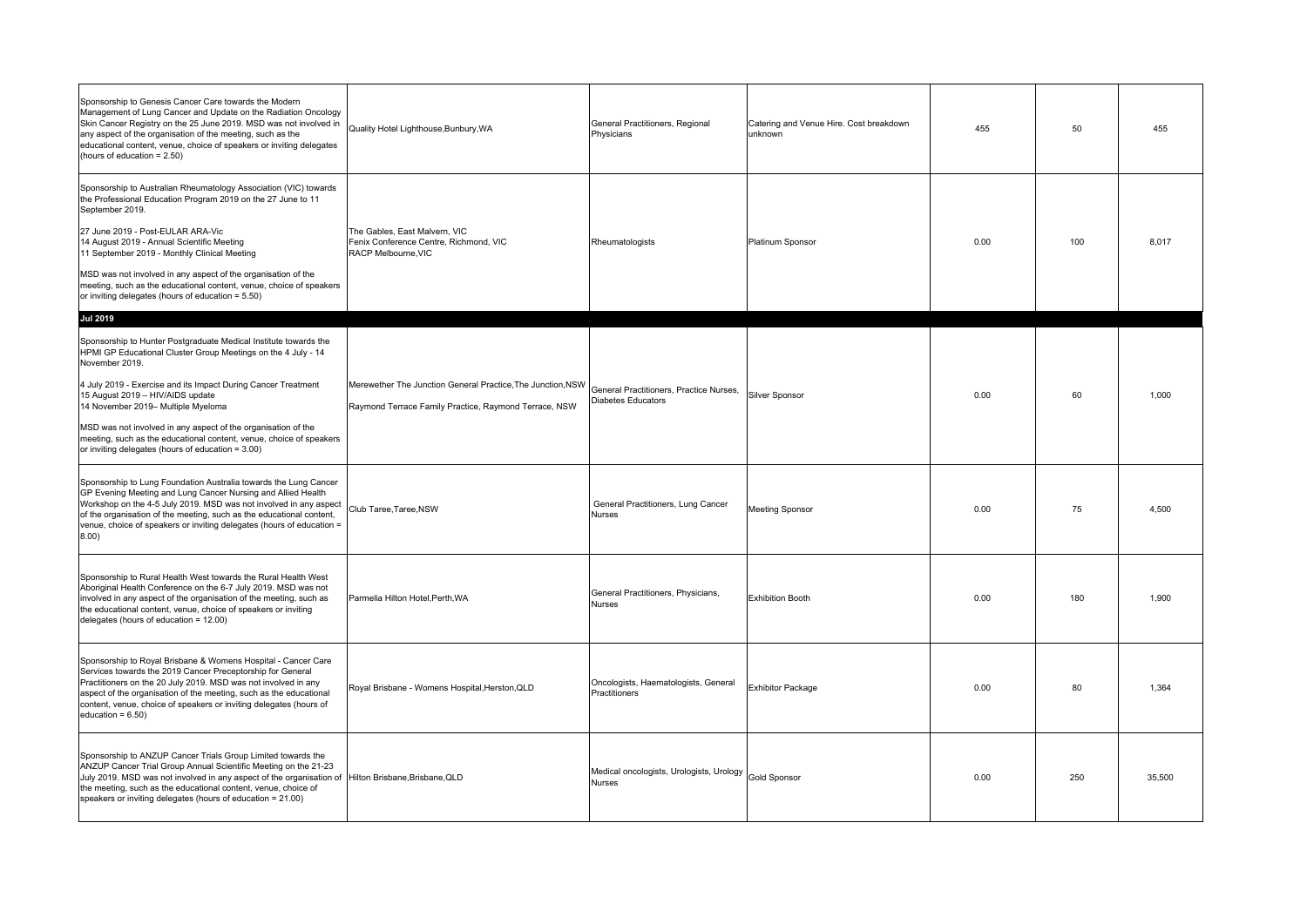| ANZ Breast Cancer Trials Group Limited towards the Breast Cancer<br>Trials 41st Annual Scientific Meeting on the 24-26 July 2019. MSD<br>was not involved in any aspect of the organisation of the meeting,<br>such as the educational content, venue, choice of speakers or<br>inviting delegates (hours of education = 6.45)                                             | Hilton Adelaide, Adelaide, SA                     | Oncologists, Researchers, Nurses                                                                                                                         | <b>Educational Travel Grant</b>                                                               | 0.00 | 800 | 1,818  |
|----------------------------------------------------------------------------------------------------------------------------------------------------------------------------------------------------------------------------------------------------------------------------------------------------------------------------------------------------------------------------|---------------------------------------------------|----------------------------------------------------------------------------------------------------------------------------------------------------------|-----------------------------------------------------------------------------------------------|------|-----|--------|
| Sponsorship to Australian & New Zealand Society of Reproductive<br>Endocrinology & Infertility (ANZSREI) towards the Annual ANZSREI<br>& CREI Conference on 26-28 July 2019. MSD was not involved in<br>any aspect of the organisation of the meeting, such as the<br>educational content, venue, choice of speakers or inviting delegates<br>(hours of education = 15.00) | West Hotel, South Melbourne, VIC                  | Endocrinologist                                                                                                                                          | Catering, Room Hire, Speaker Flights and<br>Accommodation. Cost breakdown unknown             | 0.00 | 60  | 20.000 |
| Sponsorship to ANZCA Victoria towards the 40th Annual Combined<br>ANZCA/ASA CME Meeting on 27th July 2019. MSD was not involved<br>in any aspect of the organisation of the meeting, such as the<br>educational content, venue, choice of speakers or inviting delegates<br>(hours of education = 8.00)                                                                    | Sofitel Melbourne on Collins, Melbourne, VIC      | Anaesthetist, Trainee                                                                                                                                    | <b>Trade Display</b>                                                                          | 0.00 | 150 | 1,800  |
| Sponsorship to Cancer Nurses Society of Australia (CNSA)towards<br>the Haematology Nursing - more than just a blood count on 27 July<br>2019. MSD was not involved in any aspect of the organisation of the<br>meeting, such as the educational content, venue, choice of speakers<br>or inviting delegates (hours of education = 4.50)                                    | Parmelia Hilton Hotel, Gabbadeh, WA               | Nurse                                                                                                                                                    | <b>Event Sponsor</b>                                                                          | 0.00 | 33  | 1.500  |
|                                                                                                                                                                                                                                                                                                                                                                            |                                                   |                                                                                                                                                          |                                                                                               |      |     |        |
| Aug 2019                                                                                                                                                                                                                                                                                                                                                                   |                                                   |                                                                                                                                                          |                                                                                               |      |     |        |
| Sponsorship to Olivia Newton-John Cancer Research Institute<br>towards the Melbourne Immunotherapy Network - The MIN Winter<br>Symposium on the 2-3 August 2019. MSD was not involved in any<br>aspect of the organisation of the meeting, such as the educational<br>content, venue, choice of speakers or inviting delegates (hours of<br>education = $11.00$ )          | Vibe Hotel Marysville, Marysville, VIC            | Medical Oncologists, Immunologists,<br>Infectious Disease Clinicians, Academic<br>Cancer Research Scientists, Academic<br>Immunology Research Scientists | <b>Bronze Sponsor</b>                                                                         | 0.00 | 120 | 3.500  |
| Sponsorship to Australasian Society for Infectious Diseases towards<br>the ANZMIG Meeting on 2 August 2019. MSD was not involved in<br>any aspect of the organisation of the meeting, such as the<br>educational content, venue, choice of speakers or inviting delegates<br>(hours of education = 2.00)                                                                   | Sir Stamford Hotel, Sydney, NSW                   | Advanced Trainees, Diagnostic<br><b>Mycology Scientist</b>                                                                                               | Catering, Room Hire, AV hire, Speaker Flights<br>and Accommodation. Cost breakdown<br>unknown | 0.00 | 35  | 4,545  |
| Sponsorship to Hunter Postgraduate Medical Institute towards the<br>HPMI Newcastle Weekend Meeting on 3-4 August 2019. MSD was<br>not involved in any aspect of the organisation of the meeting, such<br>as the educational content, venue, choice of speakers or inviting<br>delegates (hours of education = 16.00)                                                       | Hunter 294 Function & Event Centre, Mayfield, NSW | General Practitioner, Nurse                                                                                                                              | <b>Gold Sponsor</b>                                                                           | 0.00 | 200 | 2.000  |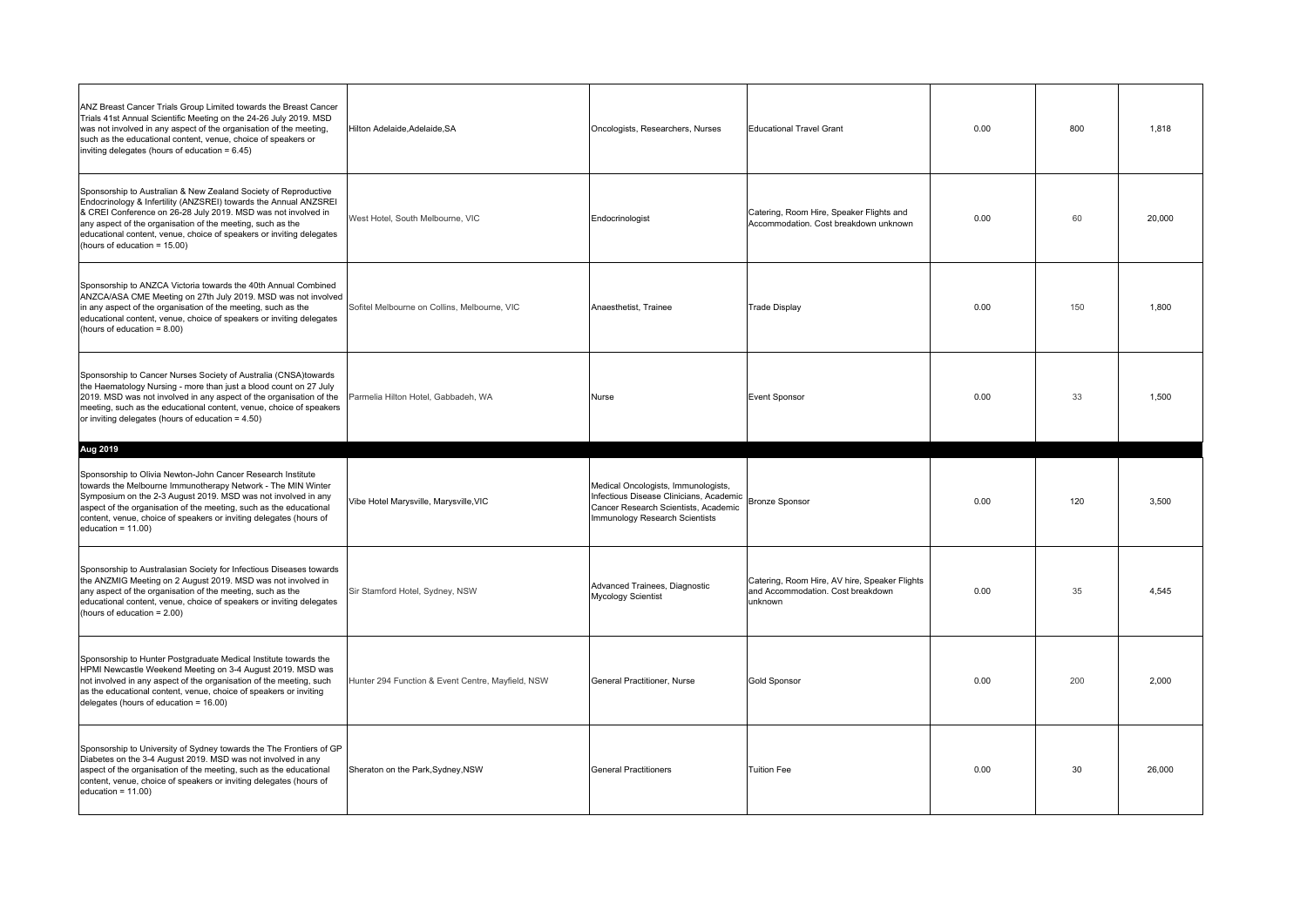| Sponsorship to Bangladesh Medical Society of SA towards the<br>BAMSSA Annual Scientific Meeting on 3 August 2019. MSD was not<br>involved in any aspect of the organisation of the meeting, such as<br>the educational content, venue, choice of speakers or inviting<br>delegates (hours of education = $8.00$ )                                               | University of Adelaide-Faculty of Health and Medical<br>Sciences, Burnside, SA | Endocrinologist                                                                                                                                                      | Silver Sponsor                                              | 0.00 | 80  | 3,000  |
|-----------------------------------------------------------------------------------------------------------------------------------------------------------------------------------------------------------------------------------------------------------------------------------------------------------------------------------------------------------------|--------------------------------------------------------------------------------|----------------------------------------------------------------------------------------------------------------------------------------------------------------------|-------------------------------------------------------------|------|-----|--------|
| Sponsorship to ASHM towards the Australasian Viral Heptatitis<br>Elimination Conference 2019 on the 5-6 August 2019. MSD was not<br>involved in any aspect of the organisation of the meeting, such as<br>the educational content, venue, choice of speakers or inviting<br>delegates (hours of education = 16.00)                                              | Novotel Brighton Beach, Sydney, NSW                                            | General Practitioners, Drug & Alcohol<br>Practitioners, Clinicians, Nurses,<br>Pharmacists, Sexual Health<br>Practitioners, Infectious Disease<br><b>Specialists</b> | <b>Black Supporter</b>                                      | 0.00 | 250 | 10,000 |
| Sponsorship to Austalian and New Zealand College of Anaesthetists<br>(ANZCA) SA towards the ANZCA/ASA Anaesthesia Continuing<br>Education on the 7 August 2019. MSD was not involved in any<br>aspect of the organisation of the meeting, such as the educational<br>content, venue, choice of speakers or inviting delegates (hours of<br>education = $2.00$ ) | Australian Medical Placements, Royston Park, SA                                | Anaesthetists                                                                                                                                                        | <b>Trade Display</b>                                        | 0.00 | 40  | 700    |
| Sponsorship to Epworth Foundation towards 2019 Epworth Airway<br>Team Training & CICO Emergency Responses on 8 August 2019.<br>MSD was not involved in any aspect of the organisation of the<br>meeting, such as the educational content, venue, choice of speakers<br>or inviting delegates (hours of education = 3.00)                                        | Epworth Hospital-Dept of Anaesthesia, Richmond, VIC                            | Anaesthetist, Nurse                                                                                                                                                  | Catering                                                    | 250  | 20  | 250    |
| Sponsorship to Medical Oncology Group of Australia (MOGA)<br>towards the MOGA Annual Scientific Meeting 2019 on the 14-16<br>August 2019. MSD was not involved in any aspect of the<br>organisation of the meeting, such as the educational content, venue,<br>choice of speakers or inviting delegates (hours of education = 22.50)                            | National Convention Centre, Canberra, ACT                                      | Medical Oncologists, Advanced<br>Trainees, Specialist Nurses,<br>Pharmacists                                                                                         | Silver Sponsor and Sachet Insert. Cost<br>breakdown unknown | 0.00 | 460 | 27.891 |
| Sponsorship to Cabrini Hospital-Cabrini Haematology and Oncology<br>Centre towards the GP Symposium 2019 - The New Era in Cancer<br>Care on 17 August 2019. MSD was not involved in any aspect of the<br>organisation of the meeting, such as the educational content, venue,<br>choice of speakers or inviting delegates (hours of education $= 8.00$ )        | Kooyong Lawn Tennis Club, Malvern, VIC                                         | <b>General Practitioner</b>                                                                                                                                          | <b>Meeting Sponsor</b>                                      | 0.00 | 120 | 2.000  |
| Sponsorship to Medical Oncology Group of Australia towards the<br>Immuno- Oncology Forum on the 17 August 2019. MSD was not<br>involved in any aspect of the organisation of the meeting, such as<br>the educational content, venue, choice of speakers or inviting<br>delegates (hours of education $= 6.00$ )                                                 | National Convention Centre, Canberra, ACT                                      | Medical Oncologists, Advanced<br>Trainees, Specialist Nurses,<br>Pharmacists                                                                                         | Platinum Sponsor                                            | 0.00 | 350 | 31,818 |
| Sponsorship to Healthed P/L towards the The Annual Women's and<br>Children's Health Update on the 17 August 2019. MSD was not<br>involved in any aspect of the organisation of the meeting, such as<br>the educational content, venue, choice of speakers or inviting<br>delegates (hours of education $= 8.00$ )                                               | Perth Convention and Exhibition Centre, Perth, WA                              | <b>General Practitioners</b>                                                                                                                                         | <b>Bronze Sponsor</b>                                       | 0.00 | 600 | 3.500  |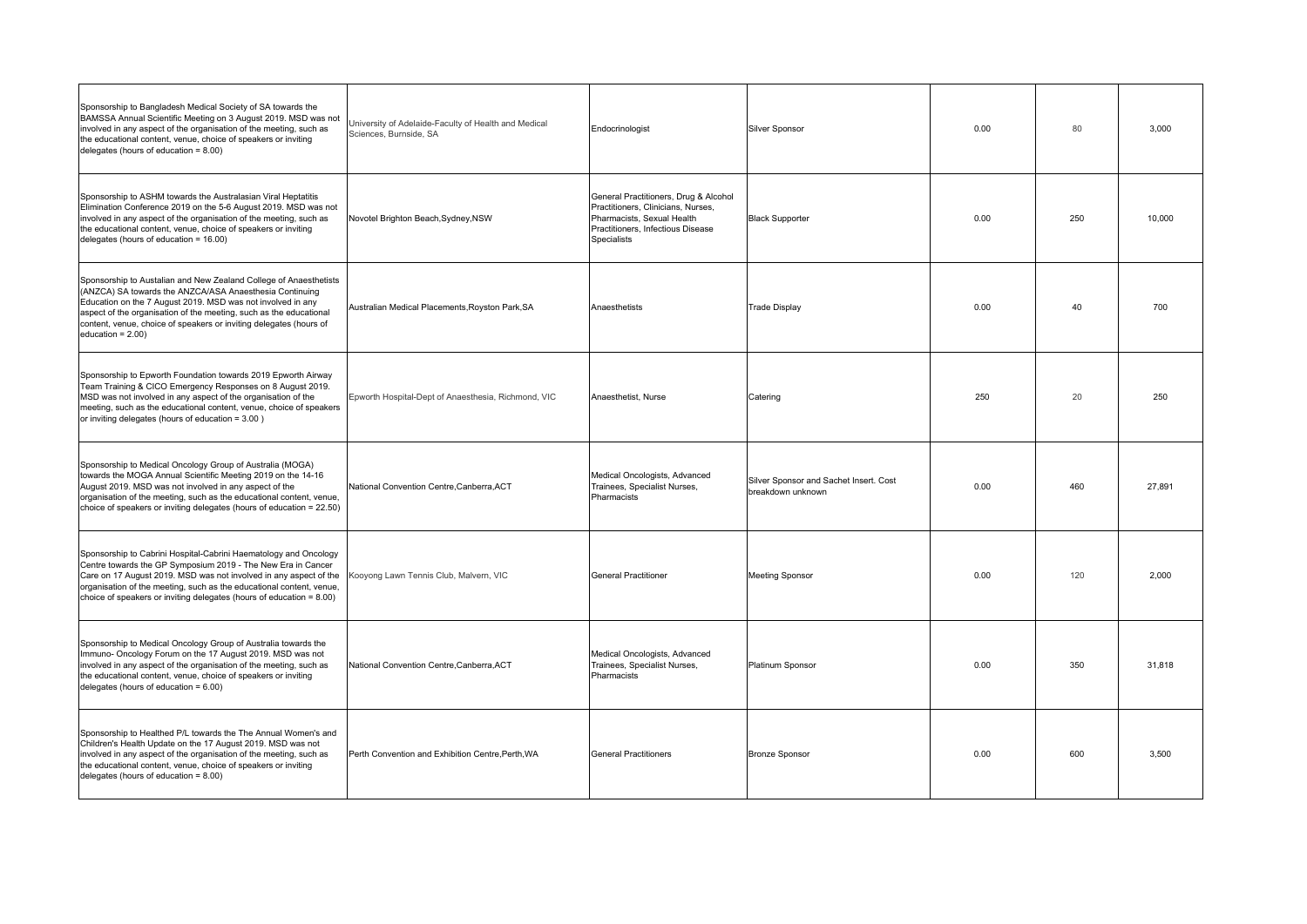| Sponsorship to towards the Genesis Care 17th Education Seminar<br>on 17 August 2019. MSD was not involved in any aspect of the<br>organisation of the meeting, such as the educational content, venue,<br>choice of speakers or inviting delegates (hours of education $= 6.00$ )                                                                                                   | Joondalup Resort, Wembley, WA                       | Doctor, Nurse, Radiation Therapist,<br>Medical Physicist, Engineer, Patient<br>Services                                                        | Meeting costs                                      | 0.00 | 120  | 550    |
|-------------------------------------------------------------------------------------------------------------------------------------------------------------------------------------------------------------------------------------------------------------------------------------------------------------------------------------------------------------------------------------|-----------------------------------------------------|------------------------------------------------------------------------------------------------------------------------------------------------|----------------------------------------------------|------|------|--------|
| Sponsorship to Kimberley Aboriginal Med Svcs towards the<br>Kimberley Chronic Disease Workshop on the 20-21 August 2019.<br>MSD was not involved in any aspect of the organisation of the<br>meeting, such as the educational content, venue, choice of speakers<br>or inviting delegates (hours of education = 10.00)                                                              | The Kimberley Grande Resort, Kununurra, WA          | Specialist Physicians, General<br><b>Practitioners Nurses Diabetes</b><br>Educators, Allied health professionals                               | <b>Trade Display</b>                               | 0.00 | 60   | 2.000  |
| Sponsorship to Australian Diabetes Educators Association (ADEA)<br>and Australian Diabetes Society (ADS) towards the Australasian<br>Diabetes Congress 2019 on the 21-23 August 2019. MSD was not<br>involved in any aspect of the organisation of the meeting, such as<br>the educational content, venue, choice of speakers or inviting<br>delegates (hours of education = 19.50) | International Convention Centre Sydney, Sydney, NSW | Endocrinologists, General Physicians,<br><b>General Practitioners, Diabetes</b><br>Educators, Nurses                                           | Gold plus \$65K and Lanyard \$3.5K                 | 0.00 | 1500 | 68.500 |
| Sponsorship to Australasian Gastro-Intestinal Trials Group towards<br>the Australasian Gastro-Intestinal Trials Group Annual Scientific<br>Meeting on the 21-23 August 2019. MSD was not involved in any<br>aspect of the organisation of the meeting, such as the educational<br>content, venue, choice of speakers or inviting delegates (hours of<br>education = $21.00$ )       | Adelaide Convention Centre.Adelaide.SA              | Oncologists                                                                                                                                    | Bronze Sponsor \$10K and Exhibition Space<br>\$750 | 0.00 | 200  | 10.750 |
| Sponsorship to Rural Doctors Association of South Australia towards<br>the Masterclass' 19 on 24-25 August 2019. MSD was not involved in<br>any aspect of the organisation of the meeting, such as the<br>educational content, venue, choice of speakers or inviting delegates<br>(hours of education = 16.00)                                                                      | Adelaide Convention Centre, Fulham Gardens, SA      | <b>General Practitioner</b>                                                                                                                    | <b>Trade Exhibitor</b>                             | 0.00 | 60   | 2.200  |
| Sponsorship to Westmead Association towards the Hospital Week<br>on the 28-30 August 2019. MSD was not involved in any aspect of<br>the organisation of the meeting, such as the educational content,<br>venue, choice of speakers or inviting delegates (hours of education =<br>20.00)                                                                                            | Westmead Hospital, Westmead, NSW                    | Endocrinologists, Renal Physicians,<br>Cardiologists, Diabetes Educators,<br>Registered Nurses, Oncologists,<br>Psychiatrists, Dermatologists. | <b>Trade Display</b>                               | 0.00 | 300  | 1.400  |
| Sponsorship to Blacktown Medical Practitioners Association towards<br>the BMPA Lunch Meeting on 28 August 2019. MSD was not involved<br>in any aspect of the organisation of the meeting, such as the<br>educational content, venue, choice of speakers or inviting delegates<br>(hours of education = 1.00)                                                                        | Blacktown Chopsticks, Blacktown, NSW                | <b>General Practitioner</b>                                                                                                                    | Catering and Venue hire. Cost breakdown<br>unknown | 1500 | 30   | 1.500  |
| Sponsorship to Wesley Medical Imaging towards the Wesley Hospital<br>Lung MDT on 29 August 2019. MSD was not involved in any aspect<br>of the organisation of the meeting, such as the educational content,<br>venue, choice of speakers or inviting delegates (hours of education =<br>1.50)                                                                                       | Wesley Hospital-Dept of Oncology, Auchenflower, QLD | Medical Oncologists, Radiation<br>Oncologists, Surgeons, Nurses                                                                                | <b>Meeting Sponsor</b>                             | 0.00 | 20   | 225    |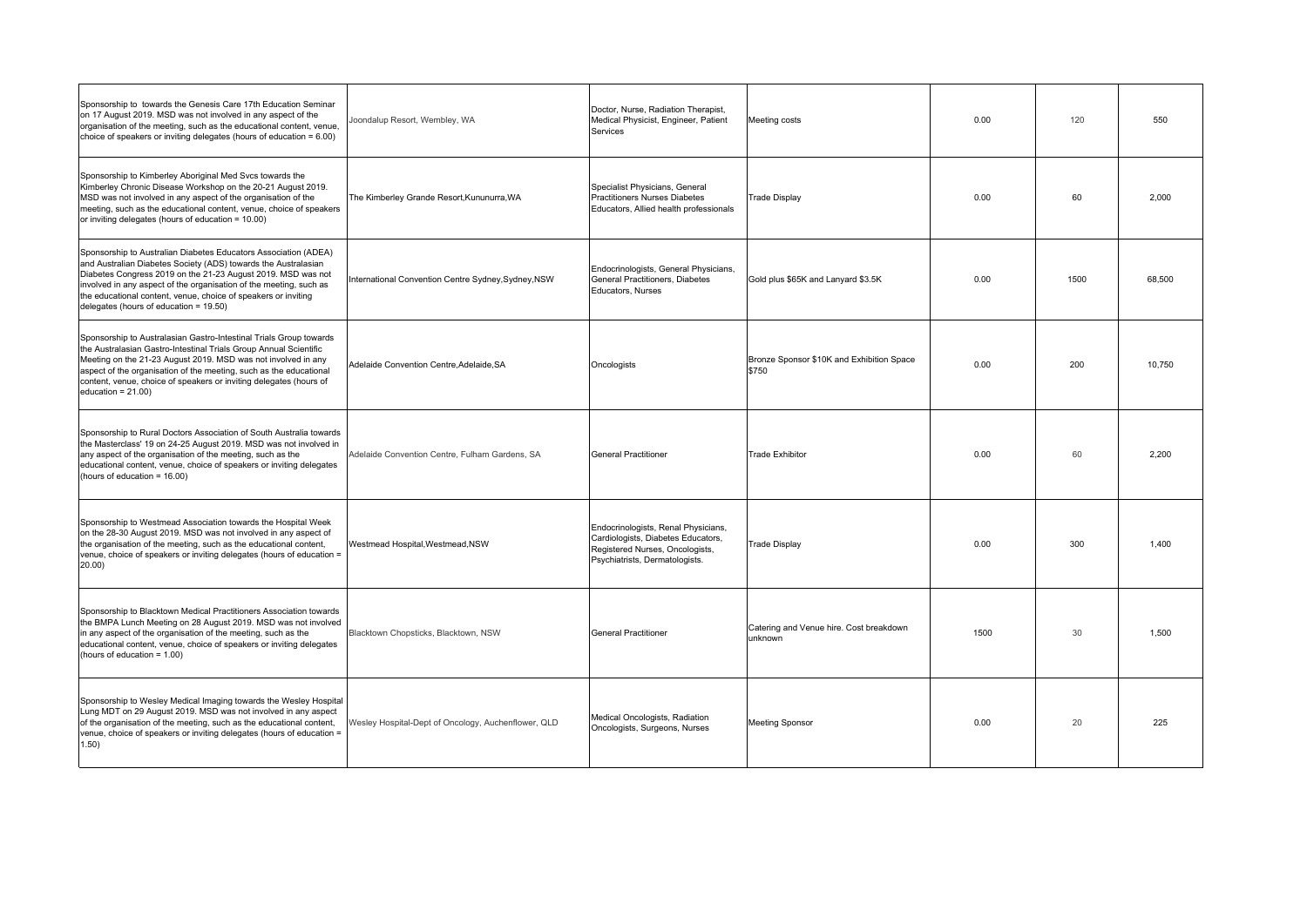| Sponsorship to Australian Rheumatology Association WA towards<br>the ARA 2019 Annual Scientific Meeting on 31 August 2019. MSD<br>was not involved in any aspect of the organisation of the meeting,<br>such as the educational content, venue, choice of speakers or<br>inviting delegates (hours of education = 8.00)                                                                         | University of WA Club, Shenton Park, WA           | Rheumatologist                                                                                        | <b>Meeting Sponsor</b>                                                            | 0.00  | 35   | 4,000  |
|-------------------------------------------------------------------------------------------------------------------------------------------------------------------------------------------------------------------------------------------------------------------------------------------------------------------------------------------------------------------------------------------------|---------------------------------------------------|-------------------------------------------------------------------------------------------------------|-----------------------------------------------------------------------------------|-------|------|--------|
| Sponsorship to Australian & NZ College of Anaesthetist towards the<br>Queensland Anaesthesia Continuing Education Regional Meeting -<br>Anaesthesia through the looking glass on 1 September 2019. MSD<br>was not involved in any aspect of the organisation of the meeting,<br>such as the educational content, venue, choice of speakers or<br>inviting delegates (hours of education = 4.25) | QT Hotel Gold Coast, West End, QLD                | Anaesthetist                                                                                          | <b>Trade Display</b>                                                              | 0.00  | 150  | 2.000  |
| Sep 2019                                                                                                                                                                                                                                                                                                                                                                                        |                                                   |                                                                                                       |                                                                                   |       |      |        |
| Sponsorship to Sonder towards the Recent Advances in Cancer &<br>Management of Oncological Emergencies on 3 September 2019.<br>MSD was not involved in any aspect of the organisation of the<br>meeting, such as the educational content, venue, choice of speakers<br>or inviting delegates (hours of education = 2.00)                                                                        | Percy's on Playford, Edinburgh, SA                | General Practitioner, Practice Manager,<br><b>Nurse</b>                                               | Catering and Venue Hire. Cost breakdown unkn                                      | 1.525 | 20   | 1.525  |
| Sponsorship to Pharmacy Guild Of Australia towards the Pharmacy<br>Connect on the 5-7 September 2019. MSD was not involved in any<br>aspect of the organisation of the meeting, such as the educational<br>content, venue, choice of speakers or inviting delegates (hours of<br>education = $18.00$ )                                                                                          | Hilton Sydney, Sydney, NSW                        | Pharmacists                                                                                           | <b>Trade Exhibition stand</b>                                                     | 0.00  | 1000 | 5.000  |
| Sponsorship to North Metropolitan Health Service Trading As Sir<br>Charles Gairdner Hospital towards the Gairdner Endocrinology<br>Visiting Professorship on the 11-12 September 2019. MSD was not<br>involved in any aspect of the organisation of the meeting, such as<br>the educational content, venue, choice of speakers or inviting<br>delegates (hours of education = $3.70$ )          | University Club of Western Australia, Crawley, WA | Endocrinologists, Clinical Biochemists,<br>Training Registrars, Junior Doctors,<br>Diabetic Educators | Catering, Room Hire, Speaker Flights and<br>Accommodation. Cost breakdown unknown | 0.00  | 50   | 10,000 |
| Sponsorship to HIVeQLD (HIV Education QLD Pty Ltd) towards the<br>CHEMSEX amongst MSM and PLHIV Meeting on 12 September<br>2019. MSD was not involved in any aspect of the organisation of the<br>meeting, such as the educational content, venue, choice of speakers<br>or inviting delegates (hours of education = 2.00)                                                                      | The Greek Club, Brisbane City, QLD                | <b>General Practitioners</b>                                                                          | Catering, Venue Hire, AV Hire and Speaker<br>Fees. Cost breakdown unknown         | 0.00  | 50   | 3.000  |
| Sponsorship to George Institute for Global Health towards the ASN<br>World Sepsis Day Webinar on 13 September 2019. MSD was not<br>involved in any aspect of the organisation of the meeting, such as<br>the educational content, venue, choice of speakers or inviting<br>delegates (hours of education = 2.00)                                                                                | George Institute for Global Health, Newtown, NSW  | Intensive Care Physicians                                                                             | <b>Webinar Costs</b>                                                              | 0.00  | 1000 | 5.000  |
| Sponsorship to Fertility Society of Australia towards the Fertility<br>Society of Australia Annual Conference on the 15-18 September<br>2019. MSD was not involved in any aspect of the organisation of the<br>meeting, such as the educational content, venue, choice of speakers<br>or inviting delegates (hours of education = 20.00)                                                        | Grand Chancellor Hotel, Hobart, TAS               | Scientists, Doctors, Researchers,<br>Nurses, Consumers, Counsellors                                   | 4 x Exhibition Booth                                                              | 0.00  | 500  | 24.000 |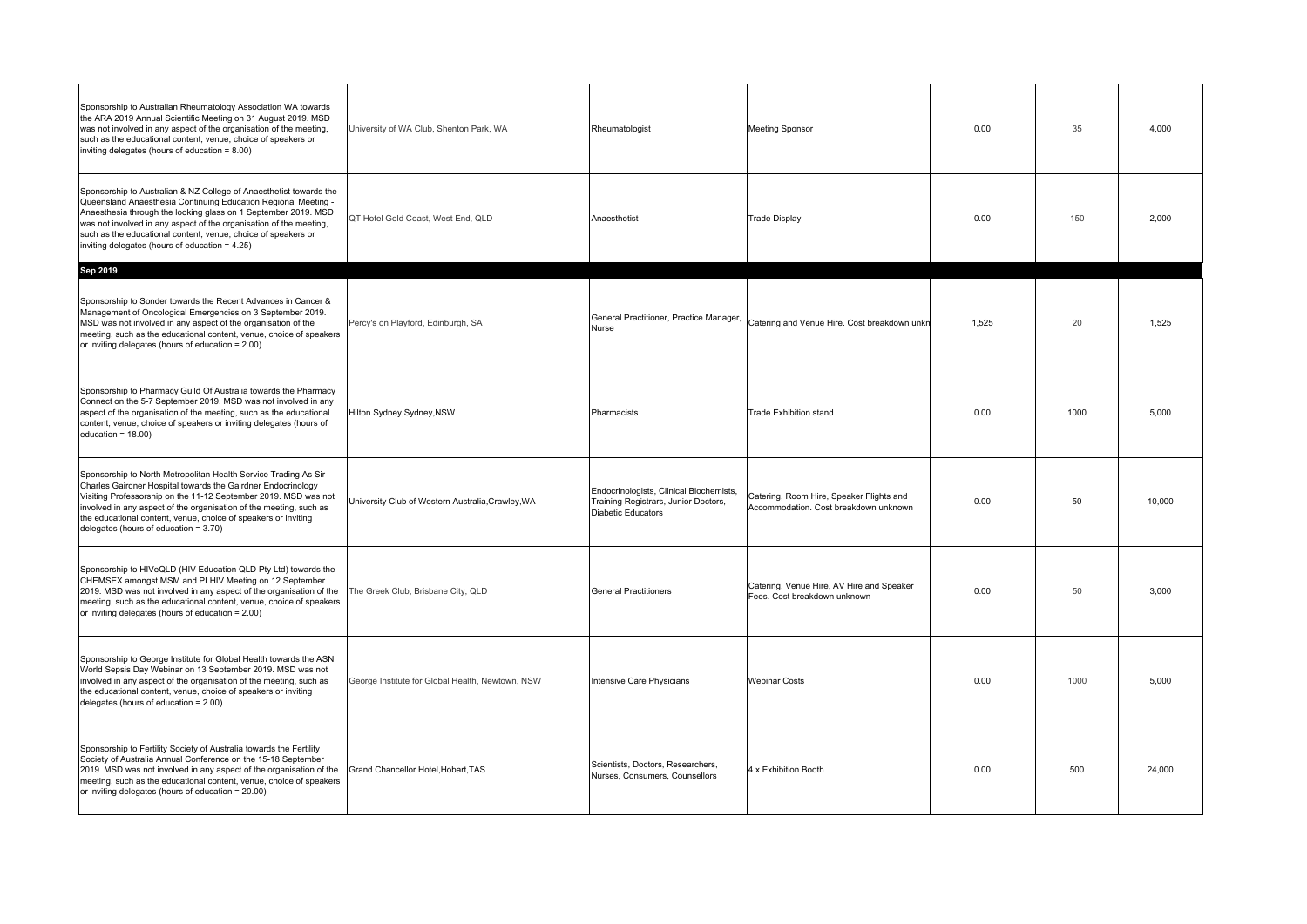| Sponsorship to Victorian Comprehensive Cancer Centre towards the<br>Victorian Comprehensive Cancer Centre (VCCC) Research<br>Conference 2019 on 16-17 September 2019. MSD was not involved<br>in any aspect of the organisation of the meeting, such as the<br>educational content, venue, choice of speakers or inviting delegates<br>(hours of education = 16.00)                                                                                                   | Sofitel Melbourne on Collins, Melbourne, VIC                            | Nurses, Educators, Researchers,<br>Haematologists, Oncologists, Registrars | Silver Sponsor                                         | 0.00 | 350 | 10.000 |
|-----------------------------------------------------------------------------------------------------------------------------------------------------------------------------------------------------------------------------------------------------------------------------------------------------------------------------------------------------------------------------------------------------------------------------------------------------------------------|-------------------------------------------------------------------------|----------------------------------------------------------------------------|--------------------------------------------------------|------|-----|--------|
| Sponsorship to Austin Health - Austin Campus-Dept of<br>Rheumatology towards the Austin Rheumatology Journal Club on 17<br>September 2019. MSD was not involved in any aspect of the<br>organisation of the meeting, such as the educational content, venue,<br>choice of speakers or inviting delegates (hours of education = 0.05)                                                                                                                                  | Austin Health - Austin Campus-Dept of Rheumatology,<br>Heildelberg, VIC | Rheumatologist                                                             | Meeting Sponsor                                        | 0.00 | 25  | 450    |
| Sponsorship to SHQ Sexual Health Quarters towards the Satellite<br>Symposium at ASHA Conference on 18 September 2019. MSD was<br>not involved in any aspect of the organisation of the meeting, such<br>as the educational content, venue, choice of speakers or inviting<br>delegates (hours of education = 1.50)                                                                                                                                                    | Perth Convention and Exhibition Centre, Northbridge, WA                 | Specialists, General Practitioners,<br>Nurses, Researchers, Allied Health  | Satellite Symposium sponsor                            | 0.00 | 100 | 5.000  |
| Sponsorship to ANZHNCS (Australian and New Zealand Head &<br>Neck Cancer Society) towards the ANZHNCS Annual Scientific<br>Meeting on the 19-21 September 2019. MSD was not involved in any<br>aspect of the organisation of the meeting, such as the educational<br>content, venue, choice of speakers or inviting delegates (hours of<br>education = $19.00$ )                                                                                                      | Adelaide Convention Centre, Adelaide, SA                                | Medical Oncologists, Radiation<br>Oncologists, Surgeons                    | <b>Exhibition Booth</b>                                | 0.00 | 80  | 3,000  |
| Australian Society of Anaesthetists Ltd towards the Australian<br>Society of Anaesthetists National Scientific Congress on the 20-24<br>September 2019. MSD was not involved in any aspect of the<br>organisation of the meeting, such as the educational content, venue,<br>choice of speakers or inviting delegates (hours of education = 6.45)                                                                                                                     | International Convention Centre Sydney, Sydney, NSW                     | Anaesthetists                                                              | 2 x Exhibition Booths                                  | 0.00 | 800 | 11.818 |
| Sponsorship to Baker Heart and Diabetes Institute towards the Baker<br>IDI Lunch Meeting on 30 September 2019. MSD was not involved in<br>any aspect of the organisation of the meeting, such as the<br>educational content, venue, choice of speakers or inviting delegates<br>(hours of education = 1.00)                                                                                                                                                           | Baker Heart and Diabetes Institute, Melbourne, VIC                      | Endocrinologist                                                            | Catering                                               | 0.00 | 20  | 450    |
| Oct 2019                                                                                                                                                                                                                                                                                                                                                                                                                                                              |                                                                         |                                                                            |                                                        |      |     |        |
| Sponsorship to Australian & New Zealand Metabolic and Obesity<br>Surgery Society (ANZMOSS) and Australia & New Zealand Gastric<br>and Oesophageal Surgery Association (ANZGOSA) towards the<br>ANZGOSA ANZMOSS Joint Annual Scientific Meeting on the 2-4<br>October 2019. MSD was not involved in any aspect of the<br>organisation of the meeting, such as the educational content, venue,<br>choice of speakers or inviting delegates (hours of education = 14.00) | Brisbane Convention and Exhibition Centre, South Bank, QLD              | Surgeons                                                                   | Exhibition Booth \$7.5K and Workshop sponsor<br>\$2.5K | 0.00 | 100 | 9.318  |
| Sponsorship to ANZCA - ACT towards 2019 Art of Anaesthesia<br>Meeting on 5 October 2019. MSD was not involved in any aspect of<br>the organisation of the meeting, such as the educational content,<br>venue, choice of speakers or inviting delegates (hours of education =<br>(00.8)                                                                                                                                                                                | National Museum of Australia, Deakin, ACT                               | Anaesthetists                                                              | Gold Sponsor                                           | 0.00 | 120 | 1.800  |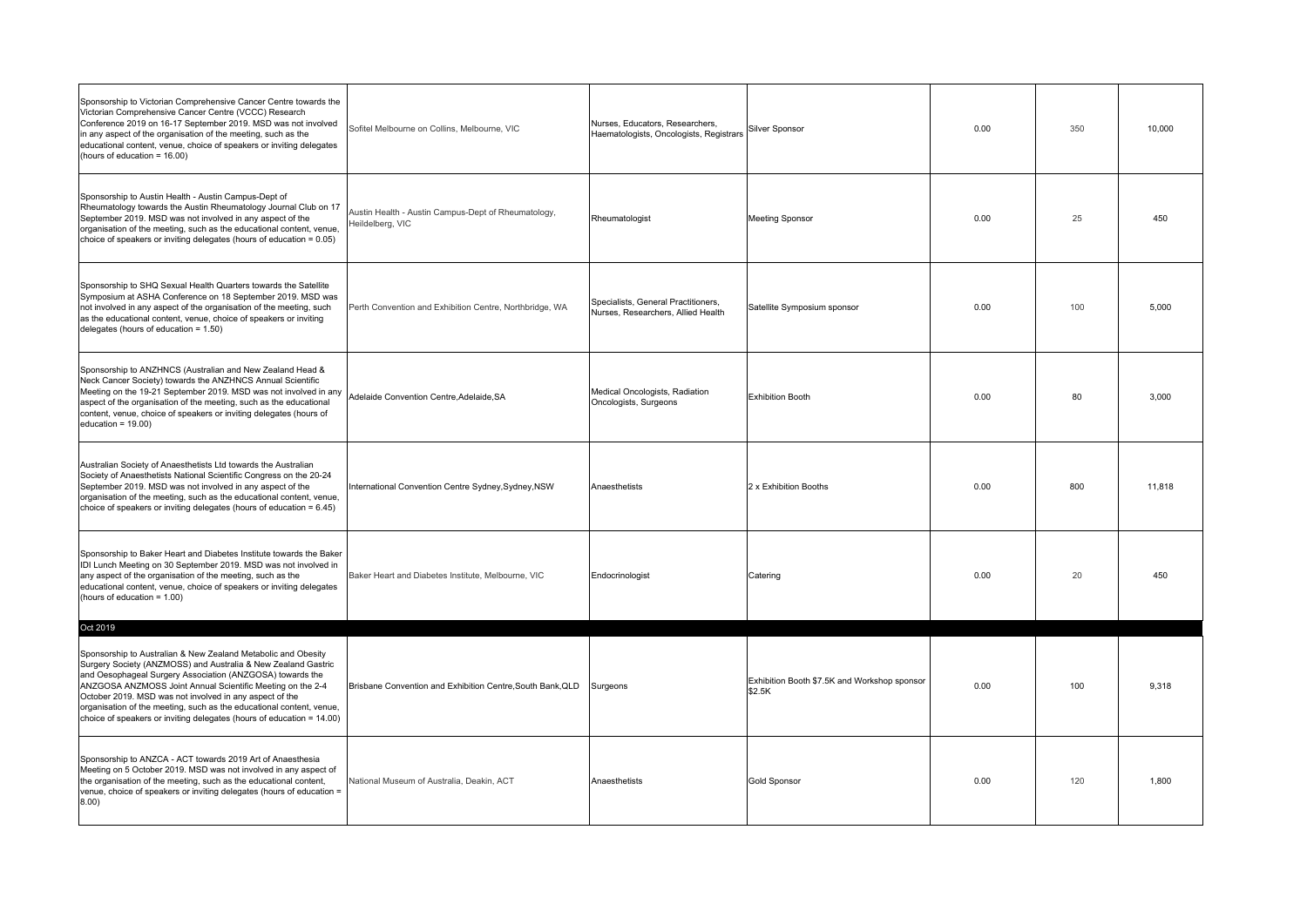| Sponsorship to South Australian Perioperative Nurses Association<br>(SAPNA) towards the SAPNA 2019 on 5 October 2019. MSD was<br>not involved in any aspect of the organisation of the meeting, such<br>as the educational content, venue, choice of speakers or inviting<br>delegates (hours of education $= 8.00$ )                                            | Adelaide Oval, O'Halloran Hill, SA                                                     | <b>Nurses</b>                                   | <b>Bronze Sponsor</b>                  | 0.00 | 145 | 1.364 |
|------------------------------------------------------------------------------------------------------------------------------------------------------------------------------------------------------------------------------------------------------------------------------------------------------------------------------------------------------------------|----------------------------------------------------------------------------------------|-------------------------------------------------|----------------------------------------|------|-----|-------|
| Sponsorship to Epworth Hospital-Dept of Anaesthesia towards the<br>Epworth Airway Team training CICO Workshop on 10 October 2019.<br>MSD was not involved in any aspect of the organisation of the<br>meeting, such as the educational content, venue, choice of speakers<br>or inviting delegates (hours of education = 3.00)                                   | Epworth Hospital-Dept of Anaesthesia, Richmond, VIC                                    | Anaesthetists, Nurses                           | <b>Meeting Sponsor</b>                 | 0.00 | 14  | 220   |
| Sponsorship to Princess Alexandra Research Foundation towards<br>the Panacea: A Journey Through Oncology-anaesthesia on 12-13<br>October 2019. MSD was not involved in any aspect of the<br>organisation of the meeting, such as the educational content, venue,<br>choice of speakers or inviting delegates (hours of education = 16.00)                        | Princess Alexandra Hospital-Dept of Anaesthesia,<br>Woolloongabba, QLD                 | Anaesthetists                                   | <b>Silver Sponsor</b>                  | 0.00 | 120 | 3,182 |
| Sponsorship to Western Victoria Primary Health Network towards the<br>Diabetes Forum on 14 October 2019. MSD was not involved in any<br>aspect of the organisation of the meeting, such as the educational<br>content, venue, choice of speakers or inviting delegates (hours of<br>education = $2.50$ )                                                         | Western Victoria Primary Health Network, Geelong, VIC                                  | General Practitioners, Nurses                   | Single Category CPD Event Sponsorship  | 0.00 | 50  | 1.800 |
| Sponsorship to Royal College of Pathologists of Australasia towards<br>the RCPA - Anatomical Pathology & Laboratory Skills Workshop on<br>the 17-20 October 2019. MSD was not involved in any aspect of the<br>organisation of the meeting, such as the educational content, venue,<br>choice of speakers or inviting delegates (hours of education = 25.00)     | Mercure Ballarat Hotel and Convention Centre, Ballarat, VIC                            | Anatomical Pathologists Trainee<br>Pathologists | <b>Conference Dinner</b>               | 0.00 | 50  | 3.000 |
| Sponsorship to ACPAN Australian College of Perianaesthesia<br>Nurses towards the ACPAN National Conference 2019 on 18-19<br>October 2019. MSD was not involved in any aspect of the<br>organisation of the meeting, such as the educational content, venue,<br>choice of speakers or inviting delegates (hours of education = 16.00)                             | Betty Cuthbert Lounge & Olympic Atrium Melbourne Cricket<br>Ground (MCG), Burnley, VIC | <b>Nurses</b>                                   | <b>Bronze Spnosor</b>                  | 0.00 | 400 | 2.727 |
| Sponsorship to Royal Melbourne Hospital-Dept of Anaesthesia<br>towards the NATCAT - National Airway Training Course for<br>Anaesthetic Trainees on 19 October 2019. MSD was not involved in<br>any aspect of the organisation of the meeting, such as the<br>educational content, venue, choice of speakers or inviting delegates<br>(hours of education = 8.00) | Western Centre for Health Research and Education<br>(WCHRE), Parkville, VIC            | Anaesthetists, Nurses                           | Major Sponsor                          | 0.00 | 80  | 3.636 |
| Sponsorship to Australian Rheumatology Association (QLD) towards<br>26th Annual ARAQ Conference on 19-20 October 2019. MSD was<br>not involved in any aspect of the organisation of the meeting, such<br>as the educational content, venue, choice of speakers or inviting<br>delegates (hours of education = 8.00)                                              | QT Hotel Gold Coast, Redcliffe, QLD                                                    | Rheumatologists                                 | ARAQ Annual Scientific Meeting Sponsor | 0.00 | 70  | 3.000 |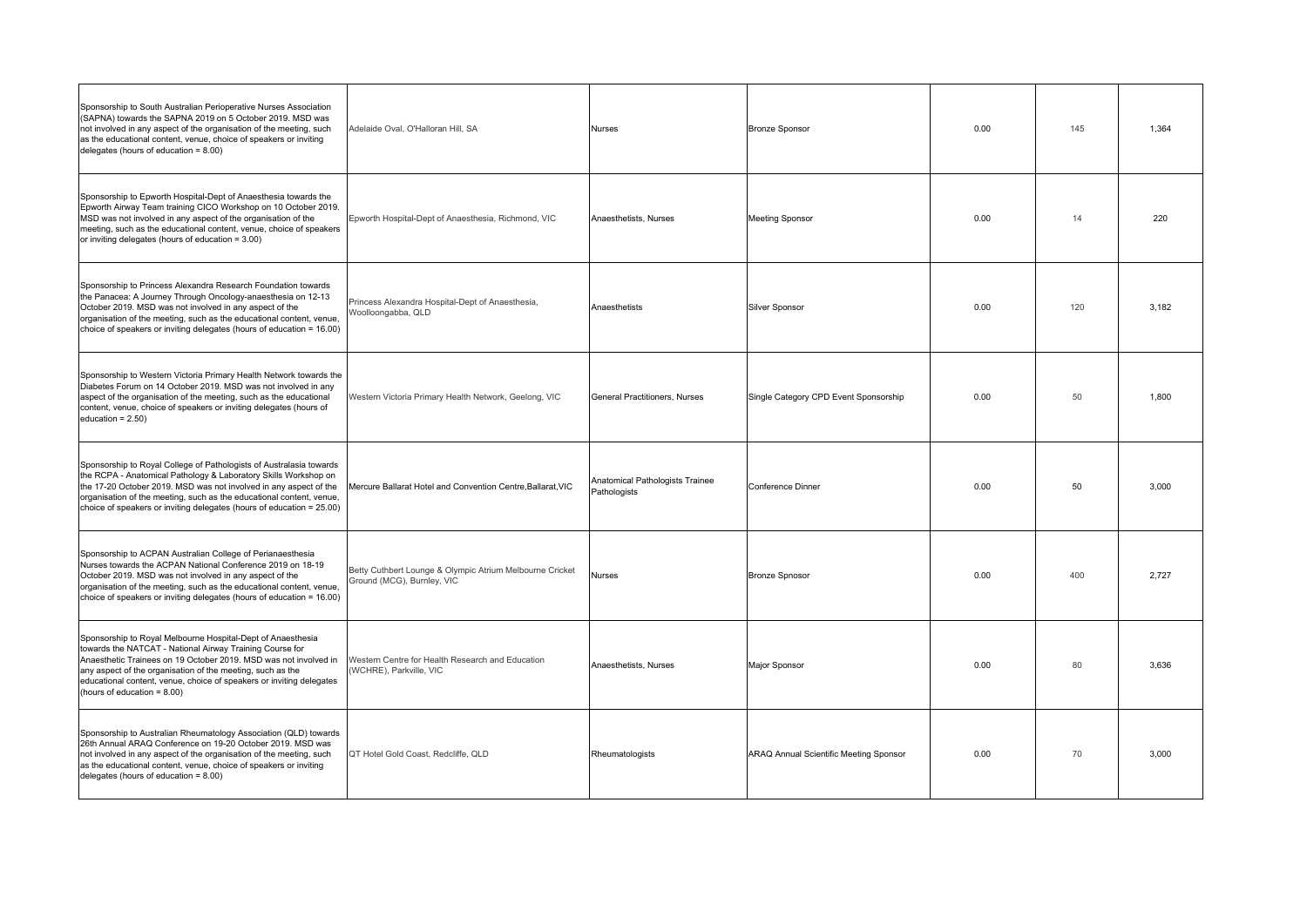| Sponsorship to Australian & NZ College of Anaesthetist towards the<br>Updates in Massive Transfusion on 19 October 2019. MSD was not<br>involved in any aspect of the organisation of the meeting, such as<br>the educational content, venue, choice of speakers or inviting<br>delegates (hours of education $= 8.00$ )                                                                                                      | National Wine Centre, The University of Adelaide, North<br>Adelaide, SA | Anaesthetists                                                              | <b>Trade Display</b>                                           | 0.00 | 60   | 2,000  |
|-------------------------------------------------------------------------------------------------------------------------------------------------------------------------------------------------------------------------------------------------------------------------------------------------------------------------------------------------------------------------------------------------------------------------------|-------------------------------------------------------------------------|----------------------------------------------------------------------------|----------------------------------------------------------------|------|------|--------|
| Sponsorship to Haematology Society of Australia and New Zealand<br>towards BLOOD 2019 Annual Scientific Meeting on the 20-23<br>October 2019. MSD was not involved in any aspect of the<br>organisation of the meeting, such as the educational content, venue,<br>choice of speakers or inviting delegates (hours of education = 28.00)                                                                                      | Perth Convention and Exhibition Centre, Perth, WA                       | Haematologists, Trainees, Scientists,<br>Nurses, Pharmacists, Researchers  | <b>Exhibition Booths</b>                                       | 0.00 | 1000 | 19,800 |
| Sponsorship to Lymphoma Australia towards An Overview of Novel<br>Therapies in the management of Patients with Lymphoma Meeting<br>on 21 October 2019. MSD was not involved in any aspect of the<br>organisation of the meeting, such as the educational content, venue,<br>choice of speakers or inviting delegates (hours of education = 1.00)                                                                              | Perth Convention and Exhibition Centre, Westlake, QLD                   | Nurses                                                                     | <b>Meeting Sponsor</b>                                         | 0.00 | 50   | 2,000  |
| Sponsorship to Snowdome Foundation Limited towards the<br>Lymphoma Group Breakfast Meeting on 22 October 2019. MSD was<br>not involved in any aspect of the organisation of the meeting, such<br>as the educational content, venue, choice of speakers or inviting<br>delegates (hours of education = 1.00)                                                                                                                   | Perth Convention and Exhibition Centre, South Yarra, VIC                | Haematologists, Haematology<br>Advanced Trainees and Haematology<br>Nurses | <b>Meeting Sponsor</b>                                         | 0.00 | 75   | 2,200  |
| Sponsorship to Australasian Society for Infectious Diseases towards<br>the Mycology Masterclass IX on the 24-26 October 2019. MSD was<br>not involved in any aspect of the organisation of the meeting, such<br>as the educational content, venue, choice of speakers or inviting<br>delegates (hours of education = 18.00)                                                                                                   | Mantra On Salt Beach, Kingscliff, NSW                                   | Infectious Disease Physicians, Medical<br>Microbiologists                  | <b>Silver Sponsor</b>                                          | 0.00 | 80   | 20,000 |
| Sponsorship to ANZ, Hepatic, Pancreatic & Biliary Association INC<br>towards 2019 Annual ANZ Hepatic, Pancreatic & Biliary Association<br>Meeting on 24 October 2019. MSD was not involved in any aspect of<br>the organisation of the meeting, such as the educational content,<br>venue, choice of speakers or inviting delegates (hours of education =<br>(0.8, 8)                                                         | Hyatt Hotel Canberra, Canberra, ACT                                     | Surgeons                                                                   | <b>Exhibitor Package</b>                                       | 0.00 | 150  | 1,750  |
| Sponsorship to Baker IDI for Indigenous Vascular & Diabetes<br>towards the Baker Educational Symposium: Language at the Centre<br>on 24-25 October 2019. MSD was not involved in any aspect of the<br>organisation of the meeting, such as the educational content, venue,<br>choice of speakers or inviting delegates (hours of education = 16.00)                                                                           | Alice Springs Convention Centre, Alice Springs, NT                      | Endocrinologists, General Practioners,<br>Midwives, Health workers, Nurses | Minor Sponsor                                                  | 0.00 | 100  | 1.200  |
| Sponsorship to General Surgeons Australia (GSA) towards the GSA<br>Annual Scientific Meeing in conjuction with Colorectal Surgical<br>Society of Australia and New Zealand Spring Colorectal Meeting on<br>the 24-27 October 2019. MSD was not involved in any aspect of the<br>organisation of the meeting, such as the educational content, venue,<br>choice of speakers or inviting delegates (hours of education = 28.00) | Hotel Grand Chancellor, Hobart, TAS                                     | Surgeons, Anaesthetists                                                    | Exhibition Booth \$6,050 and Plenary Session<br>sponsor \$4.5K | 0.00 | 120  | 9.591  |